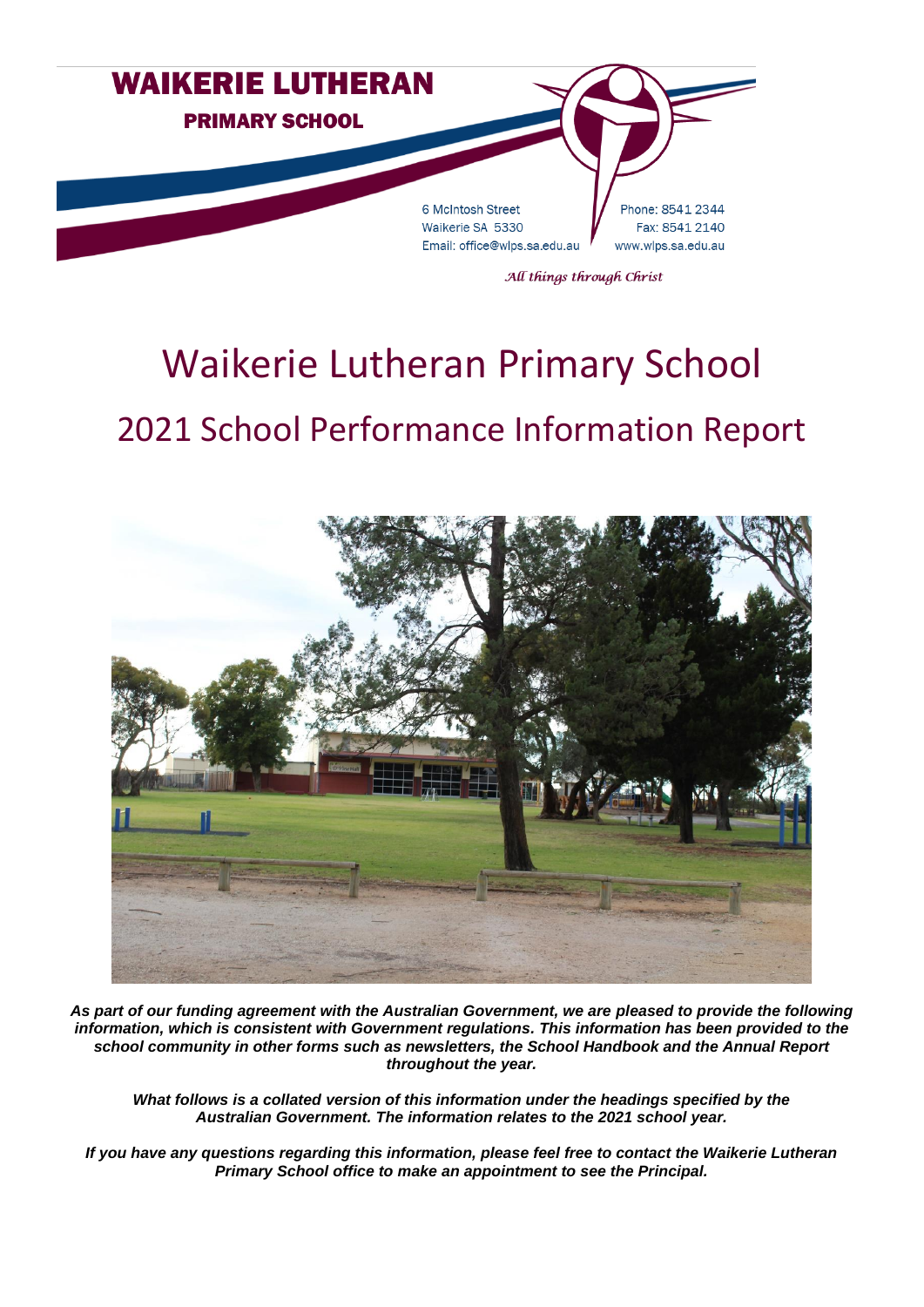# *Contextual Information*

Waikerie Lutheran Primary School (WLPS) is located on Ngwait Land in South Australia's Riverland, approximately one hundred and seventy kilometres from the state capital, Adelaide. The region is primarily broadacre farming with citrus, vineyards and stone fruit orchards along the Murray River. The population of Waikerie and surrounding districts is approximately 4 000. In 2021, eighty-eight students were enrolled at WLPS, of which three identified as indigenous.

### *Student Outcomes for Standardised National Literacy and Numeracy Testing*

2021 NAPLAN results indicating the percentages of students at and above the national minimum standard for each year level are displayed in the tables below. It is pleasing to see that at least 60 % of test results are above the national minimum standard in all five domains at all year levels.

#### **Year 3**

|                                  | % of students below the<br>national minimum<br>standard | % of students at the<br>national minimum<br>standard | % of students above the<br>national minimum<br>standard |
|----------------------------------|---------------------------------------------------------|------------------------------------------------------|---------------------------------------------------------|
| <b>Grammar &amp; Punctuation</b> | 11.1%                                                   | 11.1%                                                | 77.8%                                                   |
| Numeracy                         | $0\%$                                                   | 33.3%                                                | 66.7%                                                   |
| Reading                          | 10 %                                                    | 10 %                                                 | 80 %                                                    |
| Spelling                         | $0\%$                                                   | 11.1%                                                | 88.9%                                                   |
| Writing                          | 10 %                                                    | 10 %                                                 | 80 %                                                    |

#### **Year 5**

|                                  | % of students below the<br>national minimum<br>standard | % of students at the<br>national minimum<br>standard | % of students above the<br>national minimum<br>standard |
|----------------------------------|---------------------------------------------------------|------------------------------------------------------|---------------------------------------------------------|
| <b>Grammar &amp; Punctuation</b> | 16.7%                                                   | $0\%$                                                | 83.3%                                                   |
| Numeracy                         | $0\%$                                                   | 16.7%                                                | 83.3%                                                   |
| Reading                          | 16.7%                                                   | $0\%$                                                | 83.3 %                                                  |
| Spelling                         | 16.7 %                                                  | 16.7%                                                | 66.6%                                                   |
| Writing                          | 16.7 %                                                  | $0\%$                                                | 83.3 %                                                  |

#### **Year 7**

|                                  | % of students below the<br>national minimum<br>standard | % of students at the<br>national minimum<br>standard | % of students above the<br>national minimum<br>standard |
|----------------------------------|---------------------------------------------------------|------------------------------------------------------|---------------------------------------------------------|
| <b>Grammar &amp; Punctuation</b> | $0\%$                                                   | 40 %                                                 | 60 %                                                    |
| Numeracy                         | $0\%$                                                   | 40 %                                                 | 60 %                                                    |
| Reading                          | $0\%$                                                   | 40 %                                                 | 60 %                                                    |
| Spelling                         | 20%                                                     | 20%                                                  | 60 %                                                    |
| Writing                          | 20 %                                                    | 20 %                                                 | 60 %                                                    |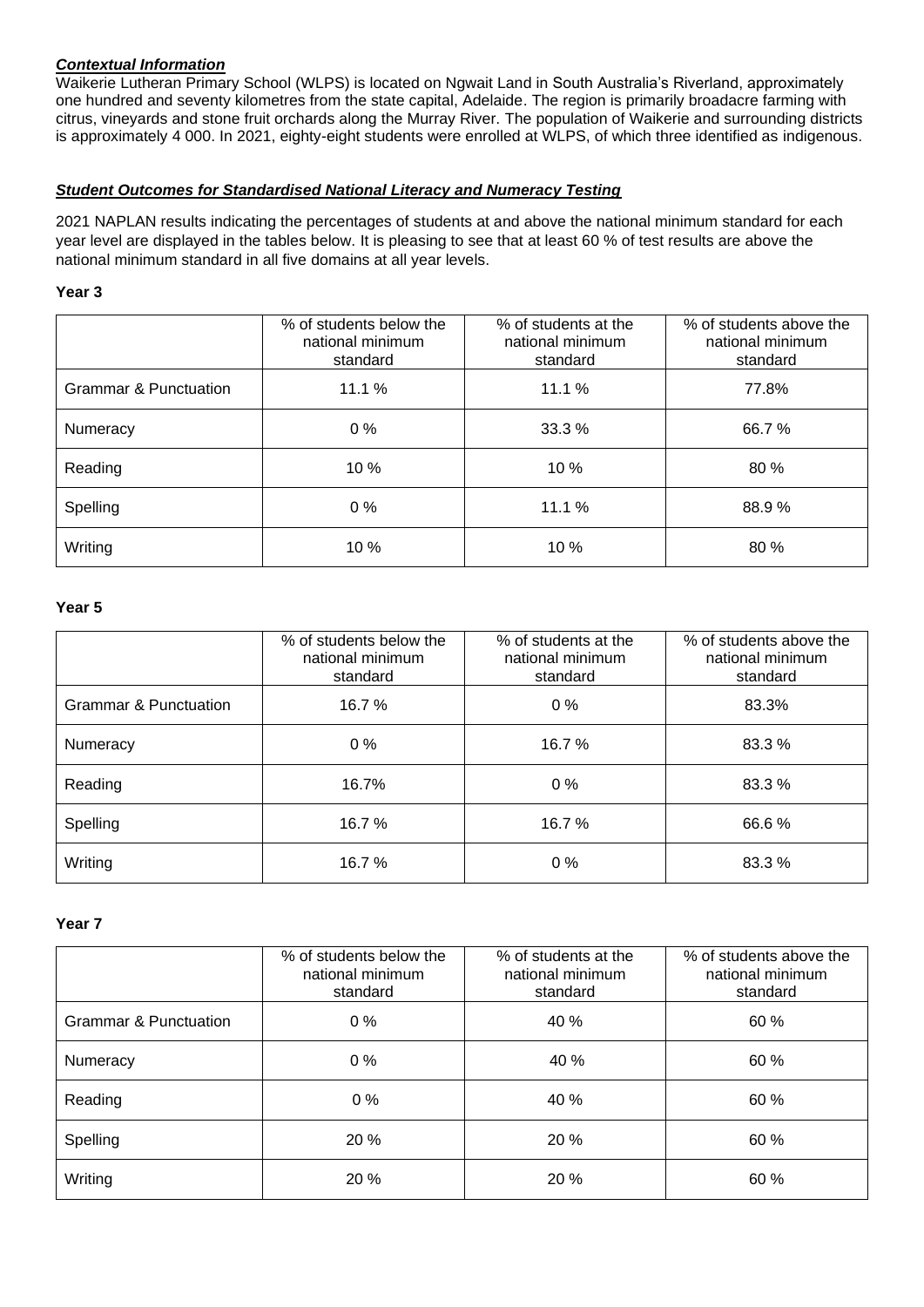#### *Teacher Standards and Qualifications*

Of the eight qualified teachers employed in 2021, one was a graduate teacher with provisional registration, while the remaining seven teachers were fully registered by the Teacher Registration Board of South Australia.

Of the eight teachers, one holds a masters qualification, six hold a bachelor qualification, and one a Diploma of Teaching.

#### *Workforce Composition*

In 2021 eighteen staff members were employed at Waikerie Lutheran Primary School, equating to a full-time equivalent of eleven employees.

Of the full-time equivalent of 11.0, 0.1 staff members identified as indigenous. In addition, 2.3 identified as male and 8.7 as female.

### *Student Attendance*

In 2021, attendance was once again affected by COVID-19 and the need for families and students to work from home. Overall, there was a slight decrease in the percentage of days attended in 2021 compared to 2020.

Attendance is monitored and recorded by classroom teachers using the PC Schools platform daily. The school receptionist contacts families to confirm reasons for absences if the school has not been informed in advance. Where there are concerns about unauthorised absences families are contacted by the principal to engage in discussion about supporting attendance; and if necessary, the legal responsibility to be at school is outlined.

|                   | 2021 | 2020 |
|-------------------|------|------|
| Foundation        | 90 % | 95 % |
| Year 1            | 95 % | 91 % |
| Year <sub>2</sub> | 92 % | 95 % |
| Year <sub>3</sub> | 95 % | 95 % |
| Year 4            | 95 % | 97 % |
| Year 5            | 94 % | 96 % |
| Year 6            | 95 % | 95 % |
| Year 7            | 94 % | 95 % |

A year level breakdown of attendance in 2021 compared to 2020 is as follows:

#### *Parent, Student and Teacher Satisfaction*

Lutheran learning communities aspire to deliver an excellent service, offer a strong workplace culture and meet the expectations of stakeholders. An anonymous Health Check Survey conducted by Lutheran Education South Australia, Northern Territory and Western Australia (LESNW) in the first few weeks of Term One, 2022 was completed by Year 5/6 students and offered to all staff, parents and Board members. The Health Check Survey is a routine measure of community attitudes and perceptions towards meeting these aspirations. The Survey asked about practices related to Excellence in Learning, Ongoing Improvement and Innovation, Lutheran Identity, Community Building, and Organisation and Management. The Survey results are being used to inform strategic planning for the next 3 – 5 years, an external consulting company has been engaged to guide the community through the strategic plan development process.

Responses received indicated that:

- There is consistency across practices with one stand out area being Organisation and Management, which received the strongest response.
- There is a strong sense of community within the School, with key aspirational standards within the community building domain scoring well.
- The community are very supportive of the School, with all groups identifying that they would recommend the School to others.
- Students are appreciative of the opportunity to be active agents in their learning.

#### *Lutheran Identity:*

• Student engagement in the Christian Studies program and their experience at worship and devotions is